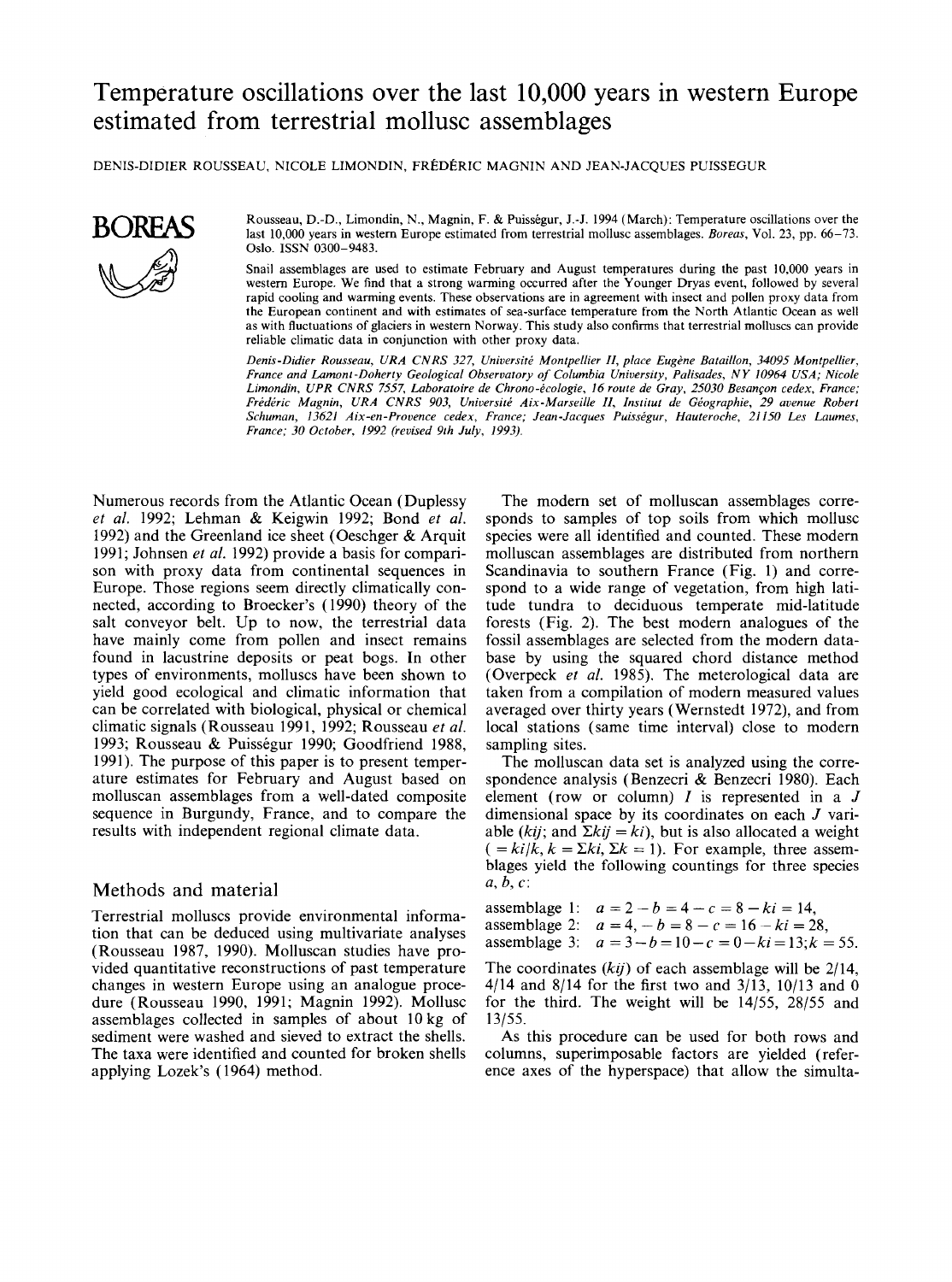

*Fig.* 2. Main limiting factors constraining the growth of terrestrial molluscs.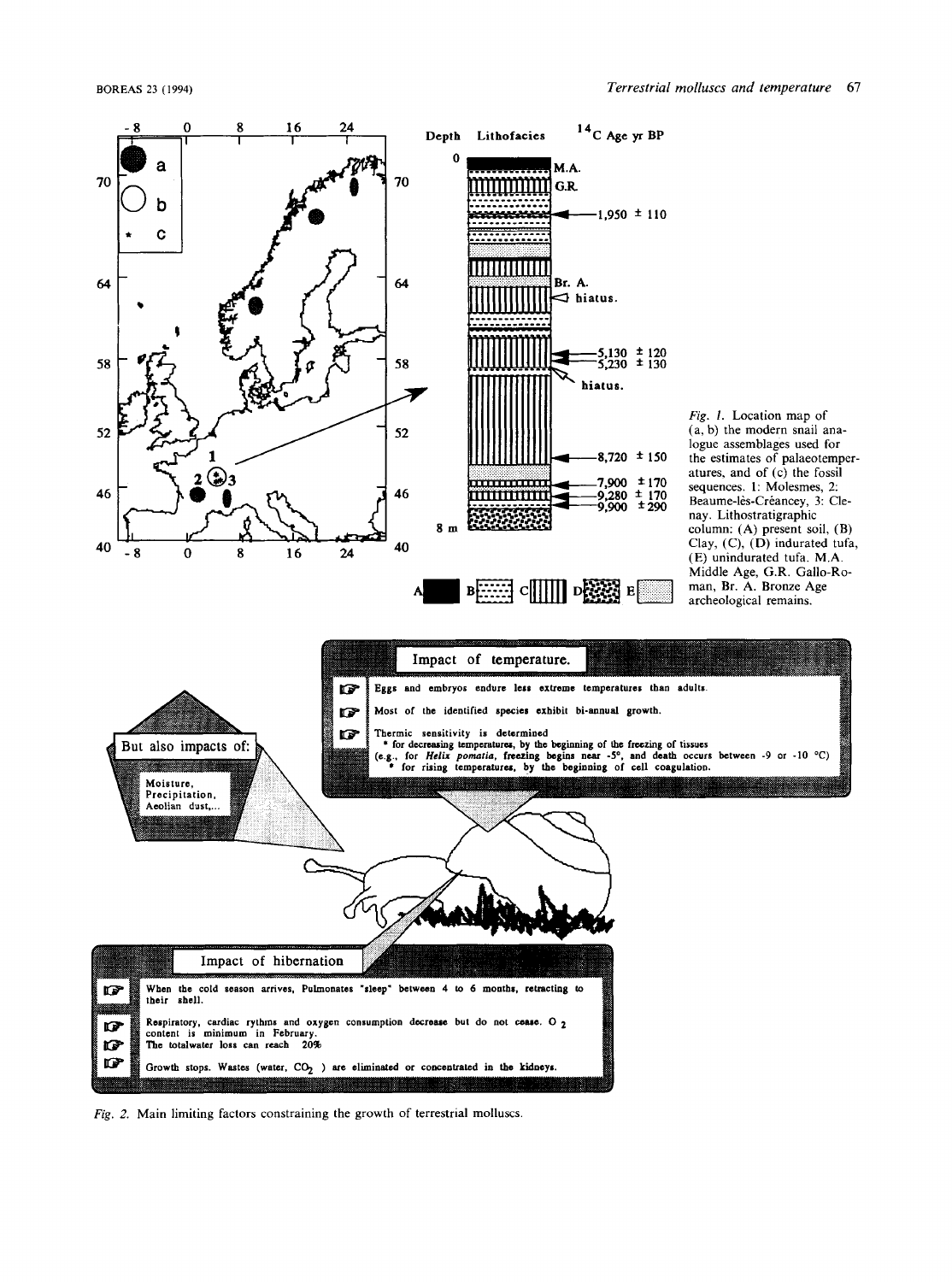neous plotting of both variables and individuals Results (rows). For our analysis, the mollusc species are columns, and molluscan assemblages, corresponding to a single stratigraphical level, are rows. To avoid too much disturbance in the variability, the data are coded following an abundance class principle (Rousseau 1987).

Correspondence analysis is applied in two steps. The first allows the selection of species which primarily influence the variance of the total data set. If all the  $T_{\text{m}}$  and the reduced data set comprises 52 columns (spe-<br>species had equal influence on the variance, their  $\frac{132 \text{ rows}}{2}$  (assemblages) Using the transfer contribution would be equal to  $1/p$ , p representing the which do not show a high contribution to the variabli-<br>ity of the first seven axes are thereby eliminated. The ber - fossil number:  $132 - 142 = 90$ . The largest part total number of species. The selection of predominant species is made using the first seven axes, which usually explain about 50% of the general variability. Species which do not show a high contribution to the variabilsecond correspondence analysis (second step of our investigation) is then applied to the reduced data set. Generally, the first 24 factors explain about 90% of the total variance. Stepwise multiple regression between the modern temperature values, used as dependent variables, and loadings of the modern assemblages on these first axes determine the equations of the transfer functions to be applied to the fossil assemblages. The retained coefficients correspond to the highest multiple correlation and the lowest standard error. The analysis of the residuals (real values-estimated values) provides a basis on which to accept or reject the results. Plotting the residuals against the reconstructed values, the scatter plot must show a shape corresponding to a horizontal band if all the conditions necessary for the

The fossil data come from three  $14C$  dated stratigraphic sequences from the valley bottom in the Burgundy, France. A composite stratigraphy based on these three sites which consists of 42 molluscan assemblages covering the last 10,000 years has been proposed by Rousseau *et al.* 1993 (Fig. 1). All the fossil species analyzed in this Holocene set still exist in assemblages identical to those living during the Pleistocene. The advantage of correspondence analysis is that the modern ecology and distribution of the mollusc species can be used to interpret precisely the general variability of the Holocene data set.

**A** previous study of this sequence (Rousseau *et a/.*  1993) shows that the molluscan assemblages recorded climate events which are in agreement with the classical European Holocene chronostratigraphy. Two steps in Termination I were suggested to occur after the Younger Dryas could event, in agreement with the chronology proposed by Mix & Ruddiman (1985): Termination Ib between 10,000 and 9000 and Ic between 8000 and 6000 years. Termination Ia preceding the Younger Dryas, was however absent from the record. The purpose of the present paper is to provide temperature estimates for the Holocene based on snail assemblages.

Correspondence analysis is first made on a data set comprising 96 species (see list in Table 1) and 132 assemblages (present and fossil). The theoretical contribution of the columns (species) to the variability is then  $1/96 = 0.010$ . Species with values lower than the threshold on the first seven factors that explain 44.41% of the total variance are eliminated from the data set (Table 1).

cies) and 132 rows (assemblages). Using the transfer function procedure for molluscs developed by Rousseau (1991), the first 24 factors are retained. They explain 87.54% of the total variance of the data set. Stepwise regression is then applied to the coordiof the variance of each predicted variable (February and August temperature) was obtained with partial ratios equal to 4.

February mean temperature: among the 24 factors, six were seleted (Table 2). The transfer function has a high standard error of estimate of 2.18<sup>o</sup>C and a multiple correlation coefficient of 0.93.

August mean temperature: the standard error of estimates is lower than that of February temperature,  $1.31^{\circ}$ C, with a multiple correlation coefficient equal to 0.91. Seven factors were selected among the 24 (Table 2).

The equations detemined for February and August estimates respectively are indicated in Table 2. The plots of residuals are random, suggesting that the analysis are not violated, use of the regression are to be met (Scherrer 1984). From the assumptions underlying the application of regression<br>The focal data came from three 14C dated stret: assumptions underlying the application of regression

## *Application of the transfer functions*

The composite Burgundian sequence has been time calibrated in accordance with the northwest European chronostratigraphy (Mangerud *et al.* 1974) using 14C dates on organic matter by biostratigraphy and sedimentology. The correspondence between our radiometric dates and the Holocene chronology forms the basis of the proposed time-scale *of* the sequence (Rousseau *et al.* 1993).

The temperature estimates for the past **10,000** years in Burgundy are plotted, taking into account the stratigraphic position of their corresponding fossil assemblage (Fig. 3). The two main stratigraphic hiatuses previously recognized (Rousseau *et al.* 1993) are also shown. The temperature estimates show less variation relative to present values than those obtained for the pleniglacial interval, i.e. stage 2 (Rousseau 1991; Magnin 1992). At the base of the sequence, the estimates indicate that the Younger Dryas cold event was followed, at 9900 BP, by a rapid warming (Fig. 3). February and August values rose to 1.5 and 17.2"C (Table 3). Cold conditions occurred after this warm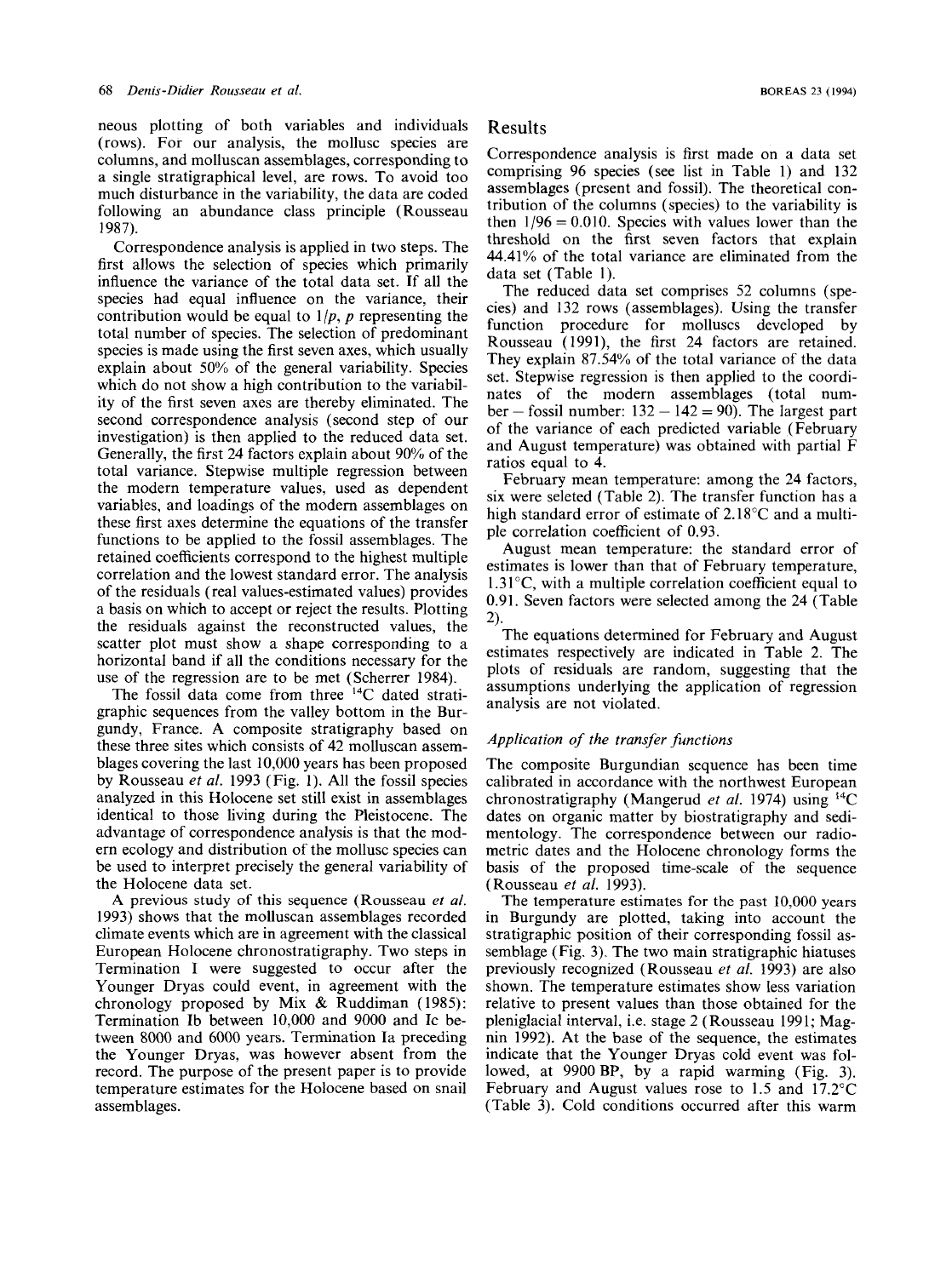*Table 1.* List of the species used as variables in the first correspondence analysis. Contributions higher than the theoretical value (10) of the species to the general variability on the first seven factors (FI-F7). The values are expressed in thousands. Variables eliminated for the second analysis are indicated in italics.

| Name                                     | F1        | F <sub>2</sub>                            | F3                                        | F4                       | F5             | F <sub>6</sub> | F7                       |  |
|------------------------------------------|-----------|-------------------------------------------|-------------------------------------------|--------------------------|----------------|----------------|--------------------------|--|
| Pomatia elegans                          | 42        | 14                                        | 285                                       | 25                       |                | L.             | $\overline{\phantom{a}}$ |  |
| Acicula dupuyi                           | 18        | $\overline{\phantom{0}}$                  | 119                                       | 99                       |                | 27             | ш.                       |  |
| Carychium minimum                        | 55        | 287                                       | 363                                       | 34                       | 31             | 32             | 12                       |  |
| Carychium tridentatum                    |           | 162                                       | 19                                        |                          | 51             |                |                          |  |
| Succinea oblonga                         |           | 32                                        | 28                                        |                          | 41             | 18             | 11                       |  |
| Succinea putris                          | 48        | 193                                       | 517                                       | 24                       |                | 20             |                          |  |
| Succinea sp.                             | 30        | -                                         | ÷.                                        | 31                       |                | 55             | 128                      |  |
| Oxyloma pfeifferi                        |           | $\overline{\phantom{a}}$                  |                                           |                          | 149            |                |                          |  |
| Azeca goodalli<br>Cochlicopa lubrica     | 652       | 36<br>$\overline{a}$                      | 48<br>14                                  |                          | 82             |                |                          |  |
| Cochlicopa lubricella                    | 25        | 40                                        |                                           | 34                       | 31<br>11       | 53             | 76                       |  |
| Columella edentula                       | 50        | 20                                        |                                           | $-47$                    | 71             | 45             | 11                       |  |
| Columella columella                      | 455       | 176                                       | 20                                        | 3641                     | $\overline{a}$ |                | 245                      |  |
| Truncatellina cylindrica                 | 114       | 288                                       | 29                                        | <u>.</u>                 | 145            |                | 11                       |  |
| Vertigo pusilla                          |           | 37                                        | ÷                                         | $-50$                    | 11             |                |                          |  |
| Vertigo antivertigo                      | 59        | 155                                       | 744                                       | 14                       |                |                |                          |  |
| Vertigo substriata                       |           | 18                                        | 11                                        | u.                       | 27             |                |                          |  |
| Vertigo pygmaea                          | 58        | 70                                        | 145                                       | L,                       | 516            | 17             |                          |  |
| Vertigo moulinsiana                      | 28        | 106                                       | 140                                       | 17                       | 75             | 11             |                          |  |
| Vertigo genesii                          | 333       | 12                                        | 535                                       | 2239                     |                | 1246           |                          |  |
| Vertigo alpestris                        | Н         | $\qquad \qquad -$                         | $\overline{\phantom{a}}$                  | $\overline{\phantom{0}}$ | 49             | 209            |                          |  |
| Vertigo angustior                        | 24        | 73                                        | 303                                       | $\overline{\phantom{0}}$ |                |                |                          |  |
| Orcula doliolum                          | 12        | $\overline{\phantom{0}}$                  | 75                                        | $_{II}$                  |                |                |                          |  |
| Pagodulina pagodula                      |           | L.                                        | 108                                       | 14                       |                |                |                          |  |
| Abida secale                             | 293       | 994                                       | 201                                       | 13                       | 571            |                |                          |  |
| Pupilla muscorum<br>Vallonia costata     | 120<br>99 | 142<br>60                                 | 15<br>68                                  |                          | 751            | 18             | $\overline{\phantom{0}}$ |  |
| Vallonia pulchella                       | 11        | $\overline{\phantom{0}}$                  | 129                                       |                          | 279<br>812     | 43<br>27       | 16                       |  |
| Vallonia enniensis                       | 32        | 53                                        | 500                                       |                          |                |                |                          |  |
| Vallonia excentrica                      | 65        | 115                                       | ÷.                                        |                          | 266            |                |                          |  |
| Acicula aculeata                         |           | 39                                        | 139                                       | ÷                        | 54             |                |                          |  |
| Chondrula tridens                        | 16        | 37                                        | $\overline{\phantom{0}}$                  |                          | 58             |                |                          |  |
| Ena montana                              |           | 11                                        | 21                                        | $\sim$                   |                |                |                          |  |
| Ena obscura                              | 23        | $\overline{\phantom{0}}$                  | 191                                       | 20                       | 16             | 17             |                          |  |
| Punctum pygmaeum                         |           | $\overline{\phantom{0}}$                  | ÷.                                        | 17                       |                |                |                          |  |
| Discus ruderatus                         | 235       | 113                                       | 101                                       | 368                      |                | 22             | 229                      |  |
| Discus rotundatus                        |           | 159                                       | 229                                       | ÷,                       | 87             |                | $\frac{1}{2}$            |  |
| Vitrina pellucida                        | 1085      | 631                                       | 268                                       | 819                      | 14             | 41             | 1535                     |  |
| Vitrea subrimata                         | 52        | 195                                       | 23                                        |                          | 544            |                |                          |  |
| Vitrea crystallina                       |           | 162                                       | 27                                        |                          | 127            |                |                          |  |
| Vitrea contracta<br>Nesovitrea hammonis  | 40<br>83  | $\overline{\phantom{0}}$<br>44            | 115<br>114                                | $\sim$<br>47             | L              |                |                          |  |
| Aegopinella pura                         |           | 42                                        | 245                                       | 11                       | 127            |                |                          |  |
| Aegopinella nitidula                     |           | 131                                       | 77                                        |                          | 89             |                |                          |  |
| Aegopinella minor                        |           | 52                                        | ÷.                                        | 11                       | 14             | 27             |                          |  |
| Oxychilus cellarius                      | 39        | $\overline{\phantom{0}}$                  | 299                                       | 47                       |                | 58             |                          |  |
| Oxychilus sp                             |           | 95                                        | $\overline{\phantom{0}}$                  | 16                       | 98             | 31             |                          |  |
| Zonitoides nitidus                       | 41        | 201                                       | 279                                       | 26                       | 54             | $27\,$         |                          |  |
| Euconulus fulvus                         | 10007     | 38                                        | 53                                        | $\overline{\phantom{a}}$ | 48             | 34             | 797                      |  |
| Cecilioides acicula                      | 146       | 138                                       | $\overline{\phantom{a}}$                  |                          | 401            |                | -                        |  |
| Cochlodina laminata                      | 17        | $\overline{\phantom{0}}$                  | 334                                       | 38                       | 50             | 51             |                          |  |
| Macrogastra ventricosa                   |           | $\overline{\phantom{0}}$                  | ÷                                         |                          |                |                |                          |  |
| Macrogastra rolphii                      | 11        | $\overline{\phantom{0}}$                  | 268                                       | 34                       | 18             | 48             |                          |  |
| Clausilia parvula<br>Clausilia bidentata | 228       | 607                                       | 103                                       | $\overline{\phantom{0}}$ | 231            |                |                          |  |
| Clausilia dubia                          | 16        | 16                                        | 223                                       | 16                       | 32             | 22             |                          |  |
| Clausilia sp.                            |           | $\frac{1}{2}$<br>$\overline{\phantom{a}}$ | $\frac{1}{2}$<br>$\overline{\phantom{0}}$ |                          | ÷              |                |                          |  |
| Clausilia sylv                           |           | 37                                        | Ξ.                                        |                          | 36<br>24       | 25             |                          |  |
| Bradybaena fruticum                      |           | 23                                        | $\overline{\phantom{0}}$                  |                          | 16             |                |                          |  |
| Candidula unifasciata                    | 91        | 182                                       | ÷                                         |                          | 368            |                |                          |  |
| Hellicella itala                         | 144       | 259                                       | 11                                        |                          | 504            |                |                          |  |
| Hellicella sp.                           | 28        | 75                                        | 15                                        |                          | 58             |                |                          |  |
| Trochoidea geyeri                        | 110       | 399                                       | 100                                       |                          | 684            |                |                          |  |
| Monacha cartusiana                       | -         | ÷                                         | $\overline{\phantom{0}}$                  | $-42$                    | ÷              |                |                          |  |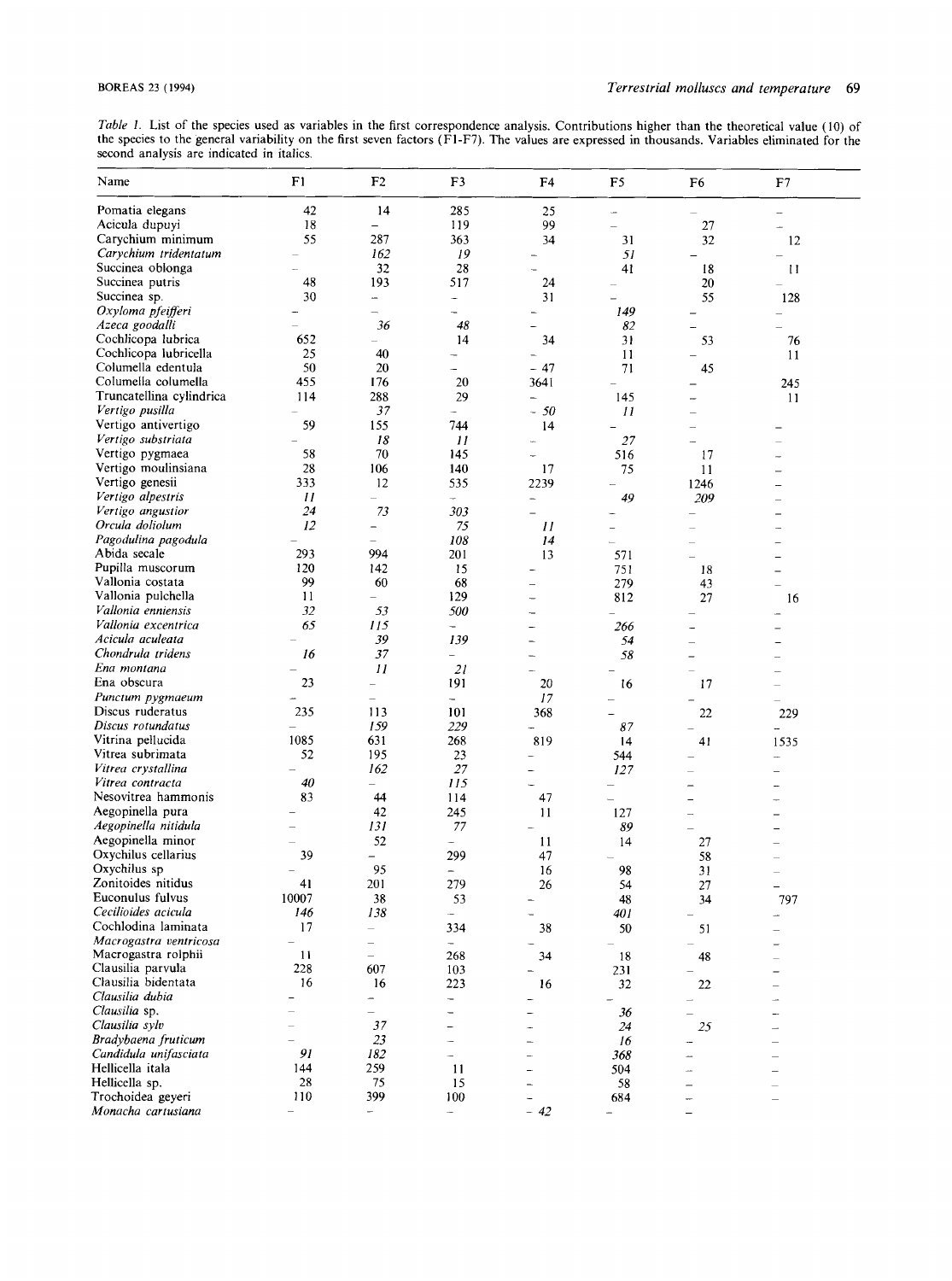### *70 Denis-Didier Rousseau et al.*

|  | Table 1. (Contd.) |
|--|-------------------|
|  |                   |

| Name                      | F1   | F <sub>2</sub>           | F <sub>3</sub>           | F4   | F <sub>5</sub> | F <sub>6</sub> | F7   |
|---------------------------|------|--------------------------|--------------------------|------|----------------|----------------|------|
| Perforatella incarnata    |      |                          | 38                       |      |                |                |      |
| Hygromia cinctella        |      |                          |                          |      |                |                |      |
| Trichia hispida           | 23   | 39                       | 35                       |      | 102            |                |      |
| Euomphalia strigella      |      |                          |                          |      |                |                |      |
| Helicodonta obvoluta      |      |                          | 90                       |      | 42             | $_{II}$        |      |
| Arianta arbustorum        | 90   | 23                       | 14                       | 268  |                | 503            |      |
| Helicigona lapicida       |      | 14                       | 67                       |      | 35             |                |      |
| Cepaea hortensis          |      |                          | 138                      | 17   |                | 16             |      |
| Cepaea sp.                |      | 53                       |                          |      | 20             |                |      |
| Helix pomatia             |      |                          | 22                       |      | 16             |                |      |
| Aegopinella nitens        |      |                          | 95                       | 15   | 12             | 25             |      |
| Cochlostoma obscurum      | 36   |                          | 351                      | 52   | 45             | 76             |      |
| Macrogastra lineolata     |      |                          |                          |      |                |                |      |
| Cepaea nemoralis          |      |                          | $\overline{\phantom{0}}$ |      |                |                |      |
| Cochlostoma septemspirale | 133  | 52                       | 276                      | 47   |                | 37             |      |
| Pupilla triplicata        | 184  | 762                      | 202                      | 14   | 257            |                |      |
| Zebrina detrita           |      | $\overline{\phantom{0}}$ |                          |      |                |                |      |
| Chondrina avenacea        | 13   | 41                       | $\overline{\phantom{0}}$ |      |                |                |      |
| Pyramidula rupestris      | 155  | 663                      | 207                      | 23   | 1391           |                | 18   |
| Helix aspersa             |      |                          |                          |      |                |                |      |
| Theba plebeia             | 13   | $\overline{\phantom{0}}$ | 66                       | 10   |                | 14             |      |
| Phenacolimax major        | 56   | 28                       | 37                       |      | 41             |                |      |
| Lauria cylindracea        |      |                          |                          |      | 31             |                |      |
| Limax sp.                 |      | 85                       | 53                       |      |                |                |      |
| Vitrea sp.                |      |                          | L,                       |      | 14             |                |      |
| Nesovitrea petronella     | 1693 | 742                      | 256                      | 534  | 40             | 311            | 138  |
| Deroceras agreste         | 30   | $\overline{\phantom{0}}$ | 40                       | 209  |                | 433            |      |
| Vertigo modesta           | 766  | 398                      | 225                      | 887  | 47             | 5369           |      |
| Vertigo lilljeborgi       | 351  | 120                      | 13                       | 76   |                | 143            | 1793 |
| Euconulus alderi          | 101  | 30                       | ÷                        | 20   | 11             |                | 270  |
| Vertigo ronnebyensis      | 145  | 60                       | 25                       | 78   |                | 99             | 4478 |
| Vertigo geyeri            | 63   | 21                       |                          |      |                | 530            |      |
| % of variance explained   | 11.1 | 8.99                     | 6.21                     | 5.17 | 4.7            | 4.41           | 3.51 |

*Table* 2. Statistics of transfer functions.

|                                                                 | Temperature $(^{\circ}C)$ |              |  |
|-----------------------------------------------------------------|---------------------------|--------------|--|
|                                                                 | February                  | August       |  |
| Multiple correlation coefficient<br>Standard error of estimates | 0.93<br>2.18              | 0.91<br>1.31 |  |
| Intercept                                                       | 1.5                       | 17.21        |  |
| F1                                                              | $-3.66$                   | $-1.61$      |  |
| F2                                                              | $-3.25$                   | $-2.15$      |  |
| F3                                                              | 0.77                      | 0.84         |  |
| F4                                                              | 0.80                      | 0.44         |  |
| F5                                                              | $-2.09$                   | $-1.71$      |  |
| F15                                                             | 1.62                      | 0.86         |  |
| F21                                                             |                           | 0.49         |  |

hiatus at around 5000 BP, with temperatures approximately 3°C less than present-day values for February and August (Fig. 3; Table 3). This event is immediately followed by a new rapid warming of at least 2°C. The interval from 3000 to 2000 BP shows small fluctuations in temperature after the second hiatus (Fig. 3). Estimates for August show values around 2000 **BP**  similar to today (Fig. 3). Both February and August reconstructions show cool values at around 3000 **BP**  (Fig. 3). The reconstructed values for the interval 2000 to around 1000 BP are not taken into account, as they reflect the effect of human impact on the environment in the studied area (Rousseau *et al.* 1993).

marked mainly during winter (Fig. 3). A new cold fluctuation is recorded after the first stratigraphic

event during the Boreal chronozone (9000-8000 BP). The temperature estimates for that time go down to *3.5"C* below present in February and 3°C in August (Fig. **3).** A rapid warming, close to 2"C, took place just after 8000 BP. This warm interval lasted uninterrupted until almost 6000 BP and corresponds to the Atlantic chronozone. At the end of this interval an abrupt and small decrease in temperature is indicated,

## Discussion

The trends in the estimates from snail assemblages are in agreement with other proxy data. Temperature estimates from British insect (Coleoptera) assemblages show that an interval as warm as today immediately succeeded the Younger Dryas cold event, and was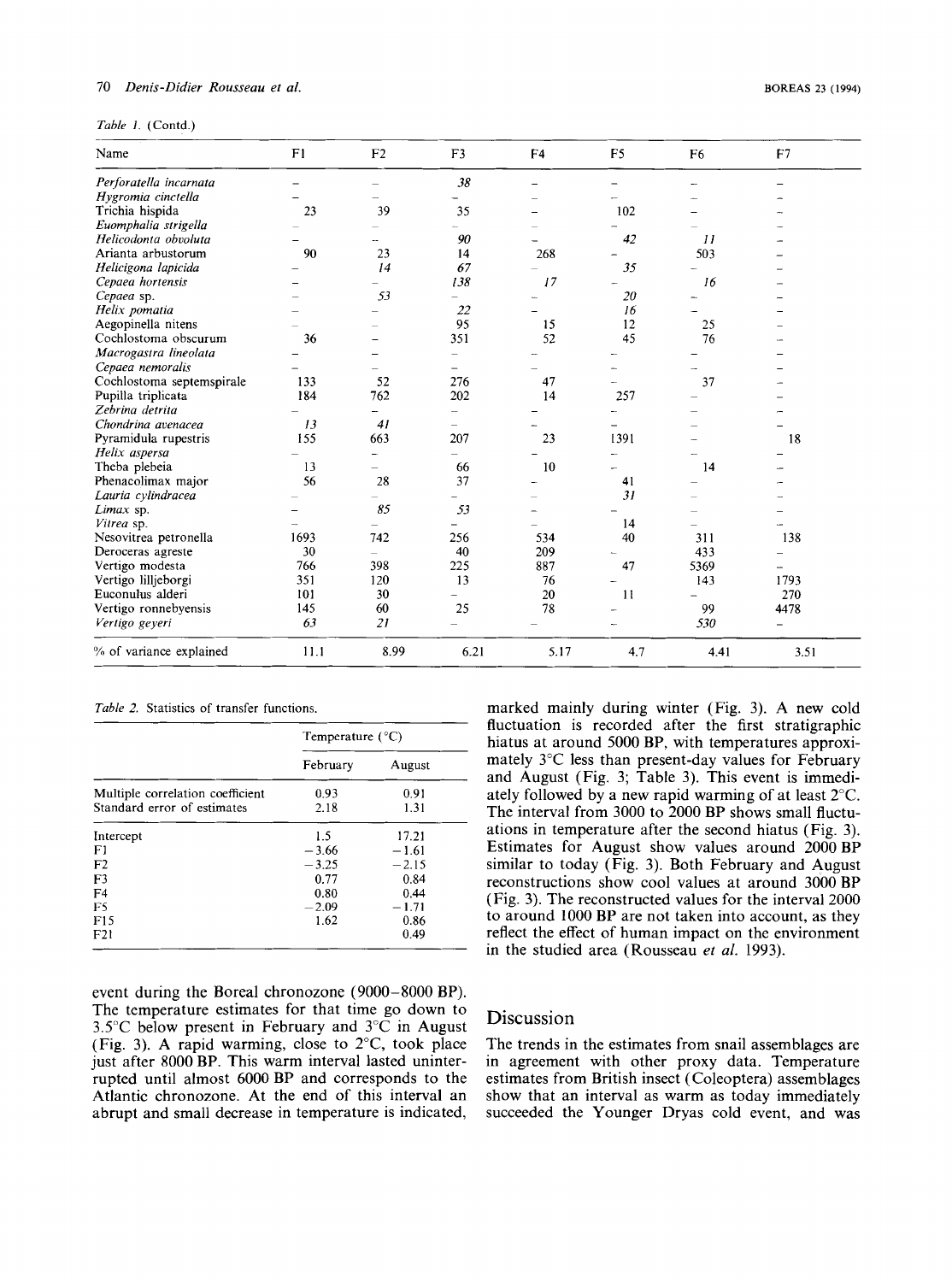

*Fig.* **3.** Reconstructed February and August average temperatures in France expressed as deviations from the modern value. Grey areas correspond to stratigraphic hiatuses previously recognized (Rousseau *et al.* 1993). Fluctuations of Norwegian glaciers **(Nesje** *ef al.* 1991) are also shown

followed by short cold phases (Atkinson *et al.* 1987; Coope 1987). Estimates based on molluscs also indicate a significant warming, by comparison with values reconstructed for stage 2 in the Achenheim sequence (negative anomalies between  $-12.7$  and  $-4.2^{\circ}$ C in February and  $-5.3$  and  $-2.7^{\circ}$ C in August during the interval lasting from 24,000 to 12,000 BP) which corresponds to late Glacial maximum conditions (Rousseau 1991). This rapid warming, also recorded in Greenland ice cores (Johnsen *et al.* 1992; Taylor *et al.* 1993) has been recognized in both the Antartic ice sheet (Jouzel *et al.* 1987) and in Southern Ocean (Charles & Fairbanks 1992) cores. This appears to be a global event which is part of the complex Termination **I** interval, and corresponds to the second major freshwater pulse into the Atlantic Ocean (Fairbanks 1989). Reconstructions from pollen data provide composite proxy data from numerous European localities (Guiot 1987, 1990; Huntley 1990; Pons *et al.* 1987). These studies are mainly centered on the Termination interval. Pons *et al.* (1987), however, show similar general trends to our results with cold fluctuations at around 5000 BP in the annual temperature.

These independent interpretations of terrestrial records are also in agreement with marine records from the Norwegian Sea (Lehman & Keigwin 1992), in which the variation in the percentage of the sinis-

trally coiled *Neogloboquadrina pachyderma* is used to define climatic fluctuations during the last deglaciation. A rapid but short warming of estimated sea-surface temperature occurred after the Younger Dryas cold event, and was immediately followed by a Preboreal cold oscillation (Lehman & Keigwin 1992). Seasurface temperature then seems to have remained relatively constant from 8800 BP until the present. Moreover, August anomalies from our reconstruction range in the same interval, about  $4^{\circ}$ C, as do sea summer temperature estimates from core NA 87-22 located off the Rockall Plateau in the North Atlantic (Duplessy *et al.* 1992).

Indirect estimates from geological and paleoecological analyses of lake sediments and terrestrial deposits in western Norway show several glacier fluctuations of the Jostedalsbreen ice cap during the Holocene (Nesje & Kvamme 1991; Nesje *et al.* 1991; **Fig.** 3). First a district retreat from the Younger Dryas maximum is recorded during the Preboreal. This short warm interval was immediately followed by a new advance of the glaciers between 9500 and 8000 BP, with a maximum at around 9000 BP (Fig. **3).** Then, between 8000 and 5000BP, the ice cap disappeared. The glaciers reappeared just before 5000 BP (Fig. 3). Peaks for extension of glaciers are then recorded between **3000** and 4000BP, and especially during the Little Ice Age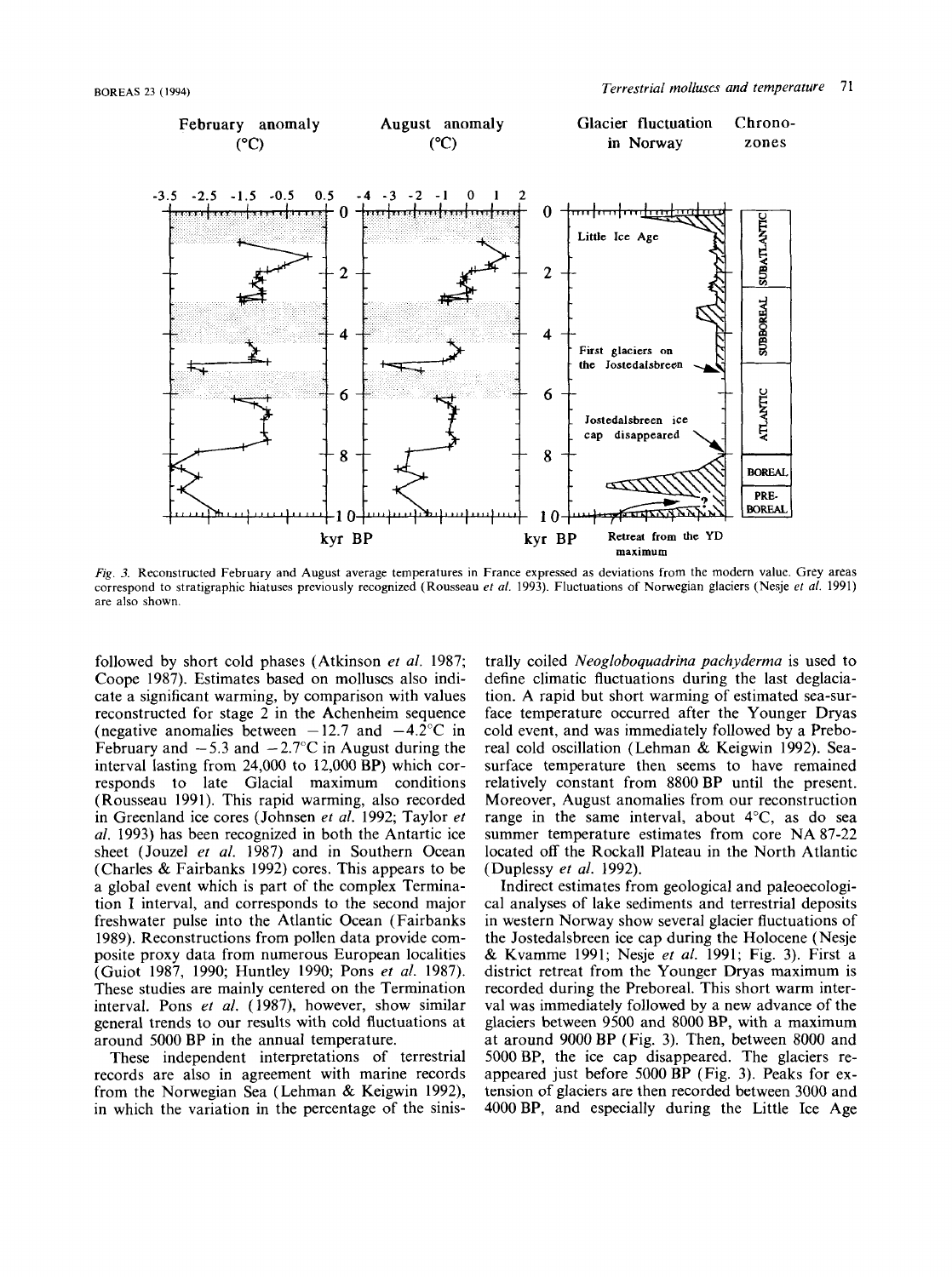*Table 3.* Mean calculated February and August temperatures based on molluscan data from French Holocene sequences. Abbreviations used: MO for Molesmes, B for Beaume-lès-Créancey, CL for Clenay (Fig. 1). Ages come from Rousseau *er al.* (1993) and have been interpolated between <sup>14</sup>C dates. Modern February and August temperatures are respectively 3.8" and 18.8"C at Molesmes, 2.8"C and 17.8°C at Beaume-lés-Crèancey, and 3.6°C and 18.6°C at Clenay. The I4C date of sample M04 was used for the time scale of the sequence even if, because of too few terrestrial mollusc individuals, the assemblage itself was not used for the reconstruction.

| Mollusc<br>assemblages | February | August | Age<br>$(\times 1000 \text{ yrs})$ | $14C$ dates       |
|------------------------|----------|--------|------------------------------------|-------------------|
| M015                   | 2.12     | 19.38  | 0.99                               |                   |
| $B + 20$               | 2.84     | 19.28  | 1.45                               |                   |
| $B + 19$               | 2.26     | 18.63  | 1.75                               |                   |
| $B + 18$               | 2.08     | 18.85  | 1.85                               |                   |
| $B + 17$               | 1.79     | 18.11  | 1.92                               |                   |
| $B + 16$               | 1.62     | 18.00  | 1.95                               | $1950 \pm 110$ BP |
| $B + 15$               | 1.53     | 17.67  | 2.11                               |                   |
| $B + 14$               | 1.66     | 17.80  | 2.20                               |                   |
| $B + 13$               | 1.43     | 17.54  | 2.35                               |                   |
| $B + 12$               | 1.68     | 18.01  | 2.58                               |                   |
| $B+10$                 | 1.64     | 17.80  | 2.63                               |                   |
| $B + 9$                | 1.66     | 17.78  | 2.67                               |                   |
| $B + 8$                | 1.12     | 16.95  | 2.76                               |                   |
| $B + 7$                | 1.67     | 17.85  | 2.85                               |                   |
| $B + 6$                | 1.19     | 16.85  | 2.89                               |                   |
| $B + 5$                | 1.15     | 17.06  | 2.94                               |                   |
|                        |          |        | Hiatus                             |                   |
| $B + 4$                | 1.33     | 17.16  | 4.28                               |                   |
| $B + 3$                | 1.51     | 17.56  | 4.54                               |                   |
| $B + 2$                | 1.38     | 17.29  | 4.76                               |                   |
| $B + 1$                | 1.38     | 17.19  | 4.85                               |                   |
| $B - 1$                | 1.81     | 16.90  | 4.93                               |                   |
| <b>MO11</b>            | 0.84     | 15.60  | 5.02                               |                   |
| MO10                   | 0.84     | 16.27  | 5.13                               | $5130 + 120$ BP   |
| MO9                    | 1.15     | 17.05  | 5.23                               | $5230 + 130$ BP   |
|                        |          |        | Hiatus                             |                   |
| $B - 5$                | 1.79     | 17.23  | 6.10                               |                   |
| $B - 6$                | 0.96     | 16.65  | 6.17                               |                   |
| $B - 7$                | 1.46     | 17.09  | 6.33                               |                   |
| $B - 8$                | 1.78     | 17.35  | 6.50                               |                   |
| $B - 9$                | 1.83     | 17.28  | 6.67                               |                   |
| $B - 10$               | 1.70     | 17.20  | 6.83                               |                   |
| $B - 11$               | 1.71     | 17.12  | 7.27                               |                   |
| $B - 12$               | 1.80     | 17.34  | 7.52                               |                   |
| $B - 13$               | 1.17     | 17.11  | 7.73                               |                   |
| CL15                   | 0.85     | 16.35  | 7.90                               | $7900 + 170$ BP   |
| MO <sub>8</sub>        | 0.34     | 16.47  | 8.40                               |                   |
| MO7                    | 0.60     | 16.15  | 8.45                               |                   |
| MO6                    | 1.05     | 17.12  | 8.72                               | $8720 + 150$ BP   |
| MO5                    | 0.59     | 16.10  | 9.12                               |                   |
| MO4                    |          |        |                                    | 9280 + 170 BP     |
| MO3                    | 1.54     | 17.25  | 9.90                               | $9900 \pm 290$ BP |

(Nesje & Kvamme 1991). The re-appearance of glaciers just before 5000 BP implies a sufficient supply in moisture and cool temperatures. This event is in agreement with the small cooling phase determined from mollusc estimates.

Our results demonstrate the complexity of the temperature variation during the past 10,000 years. These observations are also in agreement with the Holocene  $\delta^{18}$ O fluctuations recorded from the Greenland ice

sheet (Oeschger & Arquit 1991; Johnsen *et al.* 1992). The Greenland ice record shows climatic oscillations superimposed on the deglacial trend, the complex Friesland oscillation, following the Younger Dryas, and followed by the so-called climatic optimum.

One can question these interpretations, arguing about the size of standard errors, and if strictly considering these standard errors several oscillations would in fact disappear. But does this mean that they are not real? The comparison of our results with other independent and different proxy data give us confidence, and our purpose is to show general trends in changes of the past environments during the Holocene, and how the molluscan assemblages recorded them.

## Conclusions

The quantitative reconstructions of temperature from molluscan communities has been shown to be generally successful in loess environments. The results presented here indicate the usefulness of, records provided by snail communities in another environmental context, and for the relatively short time interval of the Holocene.

The succession of the reconstructed events, as recorded by the molluscs, follows the classical West European framework. After the cold Younger Dryas event, alternating warm and cool events occur just before the climatic optimum of the classical literature (the Atlantic chronozone). These results are in agreement with temperature estimates based on Coleoptera from the British Isles, but disagree with the COHMAP ( 1988) and other reconstructions indicating warmer summers than today.

*Acknowledgements.* - We thank Joyce Gavin, H. J. Birks, George Kukla and an anonymous reviewer for fruitful comments. This work is contribution CNRS-INSU-DBT No. 679, and contribution ISEM No. 94-005, to CEC-EPOCH. **We** also received support from an NSF-CNRS fellowship (DDR).

#### References

- Atkinson, **T.** C., Briffa, K. R. & Coope, **G.** R. 1987: Seasonal temperatures in Britain during the past 22,000 years, reconstructed using beetle remains. *Nuture* 325, 587-592.
- Benzecri, J. P. & Benzecri, F. 1980: *Pratique de I'analyse des donnees.* Dunod, Paris.
- Bond, G., Heinrich, **H.,** Broecker, **W. S.,** Labeyrie, L., McManus, J., Andrews, J., Huon, **S.,** Ruediger, J., Clasen, **S.,** Simet, C., Tedesco, K., Klas, Bonani, **G.** & Ivy, **S.** 1992: Evidence for massive discharges of icebergs into the North Atlantic ocean during the last glacial period. *Nurure 360,* 245-249.
- Broecker, W. **S.** 1990: Salinity history of the northern Atlantic during the last deglaciation. *Paleoceanography 5,* 459-467.
- Charles, C. D. & Fairbanks, R. **G.** 1992: Evidence from southern Ocean sediments for the effect of North Atlantic deep-water **flux**  on climate. *Narure 355,* 416-419.